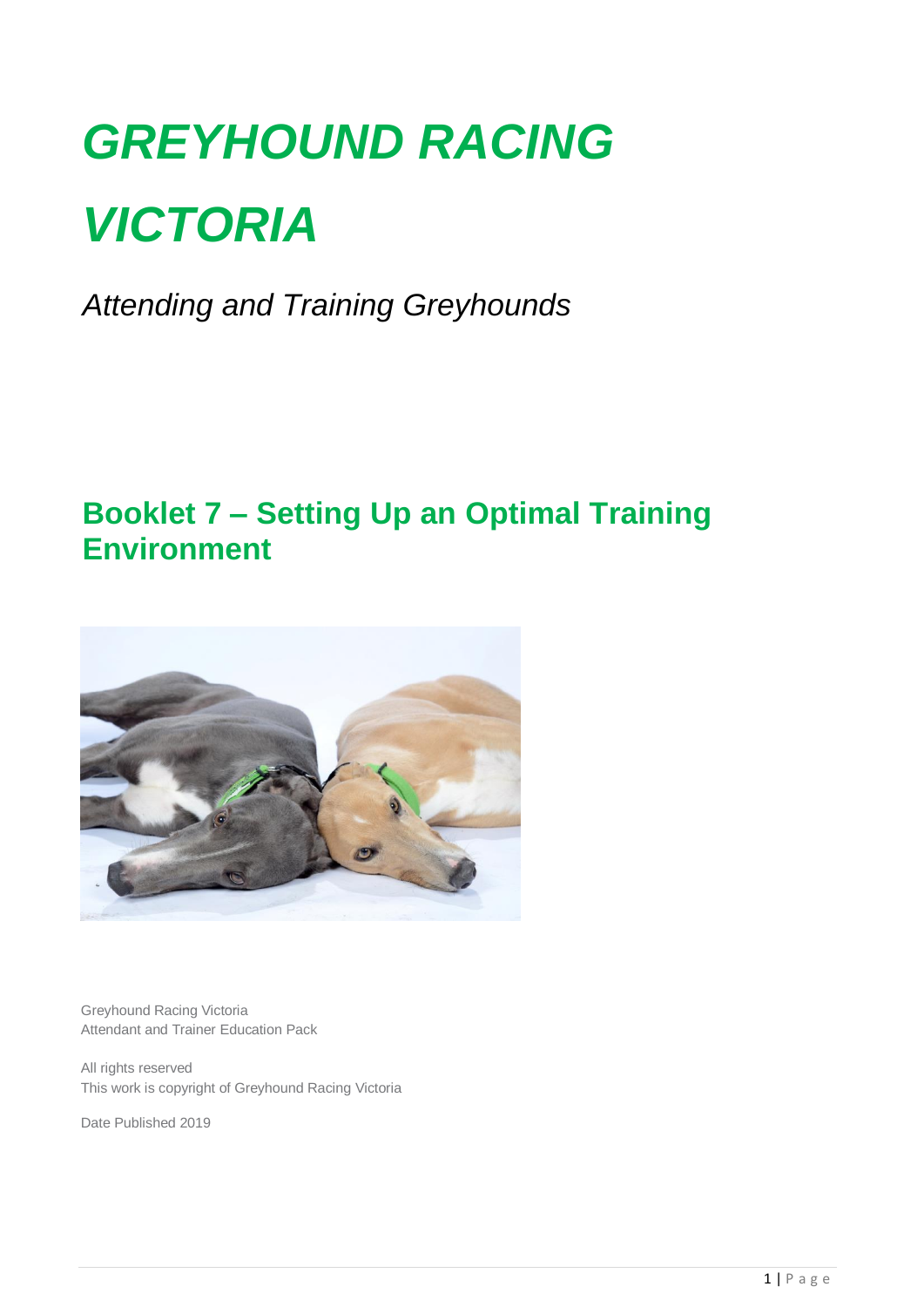This is the seventh in a series of booklets that support you in attending and training racing greyhounds.

- Booklet 1: Introduction
- Booklet 2: Greyhound Basics
- Booklet 3: At the Race Track Kennelling, Preparing for Racing, Boxing and Catching
- Booklet 4: At the Race Track After the Race
- Booklet 5: Occupational Health and Safety
- Booklet 6: Completing the Assessment

#### **Booklet 7: Setting Up an Optimal Training Environment**

- Booklet 8: Greyhound Health
- Booklet 9: Education and Training
- Booklet 10: Nominating
- Booklet 11: Preparing a Greyhound for Re-Homing
- Booklet 12: The Public Trainer
- Booklet 13: Advanced Knowledge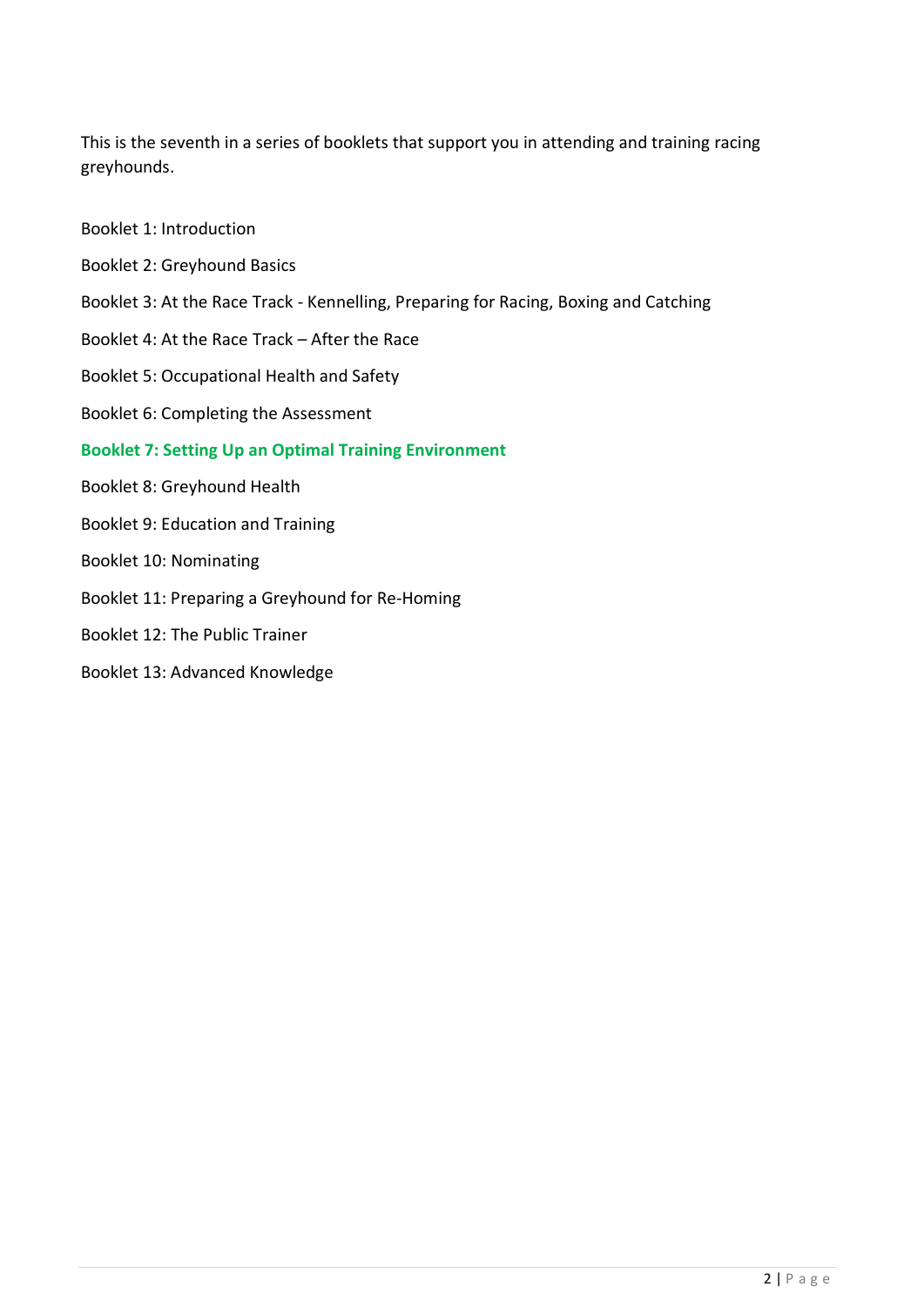# **The kennel environment and management**

# **7.1 Code of Practice**

# **What is a Code of Practice?**

In Victoria, there are a number of different pieces of legislation that apply to the keeping of animals; such as, the *Domestic Animals Act 1994* (DAA) and the *Prevention of Cruelty to Animals Act 1986*  (POCTAA). A copy of these Acts can be found at:

[http://www.legislation.vic.gov.au/.](http://www.legislation.vic.gov.au/)

Under these Acts there is the provision to make 'Codes of Practice'. These codes reflect the views and values held by Victorians with respect to the care of animals. The codes provide a written 'minimum standard' for accommodation, management and care of animals in certain situations.

The original greyhound Code of Practice, which was adopted as a set of minimum standards by GRV several years ago, is being replaced by a new *Code of Practice for the Keeping of Racing Greyhounds* which will commence on 1 January 2020. This "new Code" can be found at: [http://agriculture.vic.gov.au/pets/dogs/gr](http://agriculture.vic.gov.au/pets/dogs/greyhounds/code-of-practice) [eyhounds/code-of-practice.](http://agriculture.vic.gov.au/pets/dogs/greyhounds/code-of-practice)

The new Code sets out the minimum accepted standards for participants in the greyhound industry and you are expected to meet these standards. It is an important document that you must comply with and covers a range of areas

including:

- staffing requirements;
- operation of a greyhound establishment;
- record keeping;
- nutrition;
- health care:
- exercise;
- setting up and managing a facility;
- the sale and transfer of greyhounds.

The new Code also addresses breeding, training, enrichment and socialisation, and handling. It considers the whole greyhound lifecycle and highlights the importance of keeping good records. These records relate to both the operation of the establishment and the greyhounds themselves and include comprehensive health care and veterinary histories.

*At this point, please go to the website and download the Code of Practice and read through it before continuing with the training.*

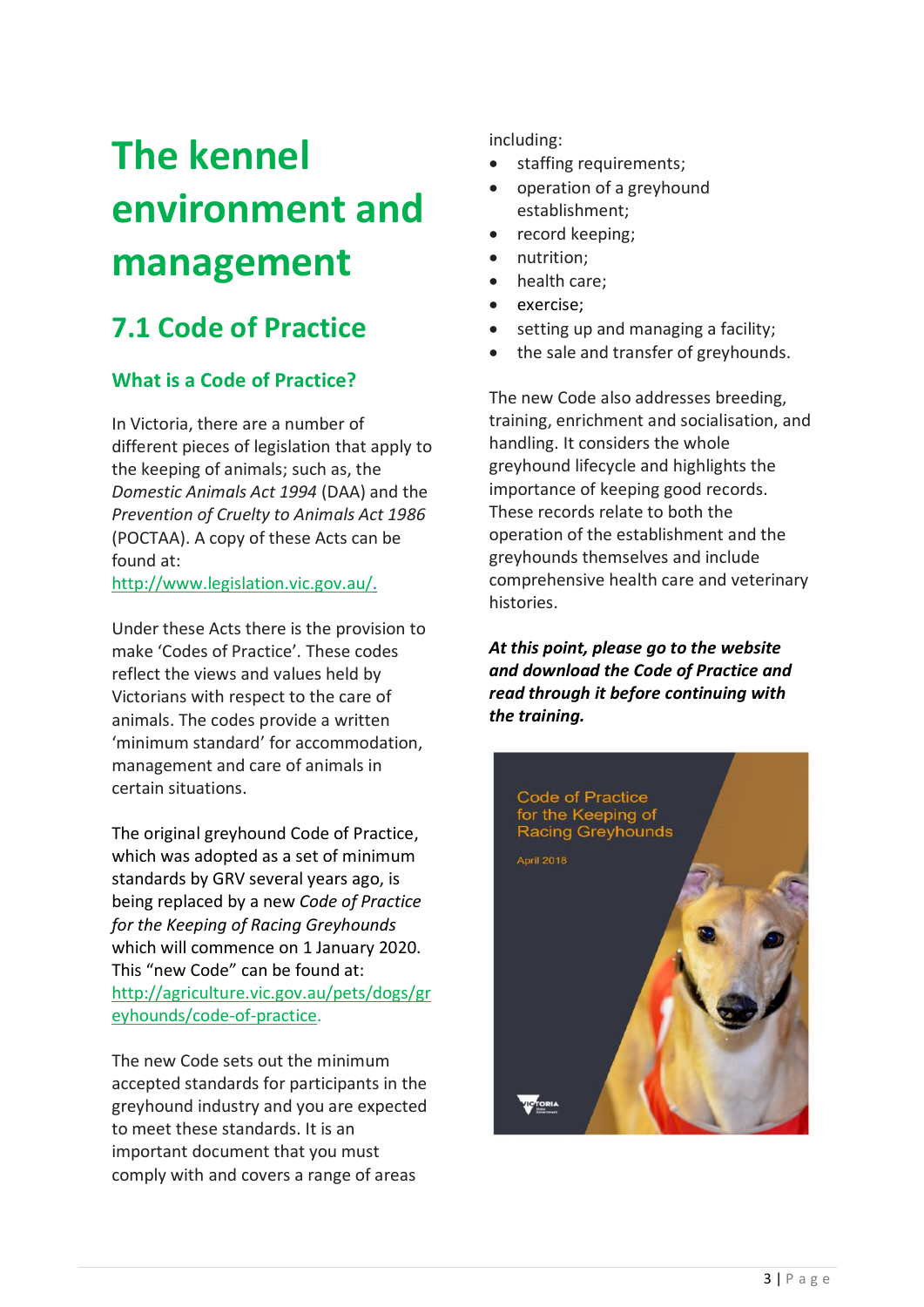# **7.2 Setting up and maintaining a good kennel environment**

When designing and building your kennels, any materials you use should be selected for ease of maintenance and cleaning, durability and non-toxicity. After all, they are going to be subjected to daily cleaning (as a minimum). There will be exposure to detergents and disinfectants along with water when they are 'hosed out'.

Your greyhounds will need to be protected from the weather – heat, cold, wind and rain. Ventilation must be adequate to keep greyhound housing areas free of dampness, noxious odours and draughts. Your facility must also be well lit and provide for natural lighting during the day.

**All race kennels must be a minimum of 3 square metres in size.**

### **New kennel facilities**

All *new* kennel facilities are expected to meet the minimum standards outlined in the new Code. The housing standards in the new Code commencing 1 January 2020 are higher than those in the existing Code and it is recommended that you build any new facilities to the standards required in the new Code.

Whether you are setting up a facility to house one or two greyhounds in the backyard of a suburban house, or whether you are planning to develop a larger greyhound kennel with training and/or breeding facilities, you need to consult the new Code to ensure that any kennels, yards, and pens meet the minimum space

and fencing requirements.

In addition, you will also be expected to comply with any local government requirements in your area. This includes the new planning guidelines for greyhound facilities across Victoria, developed under the *Planning and Environment Act 1987*. The requirements can be viewed at [https://www.planning.vic.gov.au/policy](https://www.planning.vic.gov.au/policy-and-strategy/planning-reform/new-planning-guidelines-for-greyhound-facilities-across-victoria)[and-strategy/planning-reform/new](https://www.planning.vic.gov.au/policy-and-strategy/planning-reform/new-planning-guidelines-for-greyhound-facilities-across-victoria)[planning-guidelines-for-greyhound](https://www.planning.vic.gov.au/policy-and-strategy/planning-reform/new-planning-guidelines-for-greyhound-facilities-across-victoria)[facilities-across-victoria.](https://www.planning.vic.gov.au/policy-and-strategy/planning-reform/new-planning-guidelines-for-greyhound-facilities-across-victoria)

Requirements for applicants, to keep racing greyhounds and use and develop land for a racing greyhound facility, are set out for new facilities or expanding an existing facility. A facility with an existing permit may continue to operate in accordance with the permit without having to obtain a new permit or comply with the new requirements.



It is important to review and understand the planning guidelines. If you meet all the approved measures, your application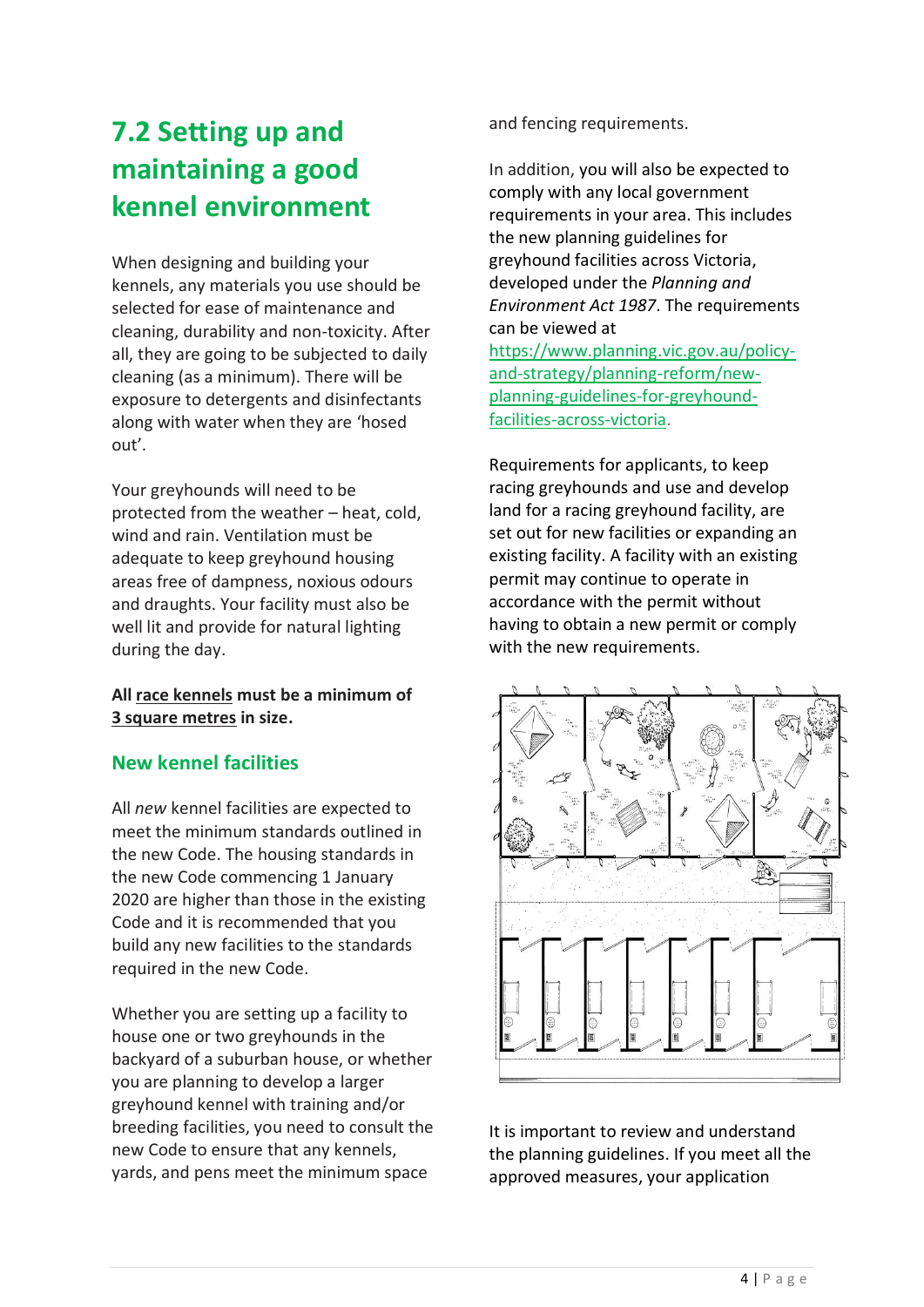MUST be approved by your local council. So, before you begin building or setting up your facilities, make sure your plans/kennel design will meet all the approved measures.

### **Extensions to existing facilities**

If you already have a greyhound facility, and plan to extend or modify it, then your extension will also be expected to comply with the recommended minimums laid out in the new Code.

## **Lighting and security**

It is essential that your kennel facility lets in natural light during the day; and it is a requirement of the new Code. Natural light is important for your greyhound's wellbeing, and internal body clock and the regulation of essential hormones.

It is also important that your facility is well lit for the benefit of people moving around it. Paths and walkways should be lit, along with the interior of your kennels, so that every greyhound can be seen. Make sure that all electrical wiring is safely away from wet areas and the reach of your greyhounds.

Your kennel facility needs to be maintained in a secure state, both to prevent your greyhounds from escaping, and to prevent unauthorised people gaining access to your kennels. It is essential that greyhounds, while unsupervised are safe from attack, stress or injury from other greyhounds, animals or people.

Maintenance of fences and gates is important, especially those that form the boundary of your property, to ensure your greyhounds are safe. There must be two barriers between your greyhound and

escape, and the kennel area must be able to be securely locked to prevent unauthorised entry. Each kennel or run must be fitted with a secure closing device that cannot be opened by the greyhounds.

### **Maintenance**

Once your setup is established it is important to continue to look after the facility so that it remains safe and secure. The kennelling area needs to provide a restful and comfortable environment for your greyhounds.



All structures and fencing needs to be maintained, painted and/or repaired as required to maintain the visual aesthetics of the facility. Attending to minor problems will ensure that your greyhounds do not injure themselves or become affected by less than ideal conditions, well before issues become major ones.

Every day you should be inspecting your fences, kennels and runs for signs of damage. Sharp edges, or protruding wire can easily cut or tear a greyhound's skin, especially if they are running around the yard at speed. Outdoor runs should be inspected for holes and hazards, and these should be filled to prevent injuries.

Runs and kennels must be cleaned, and if needed hosed, scrubbed and/or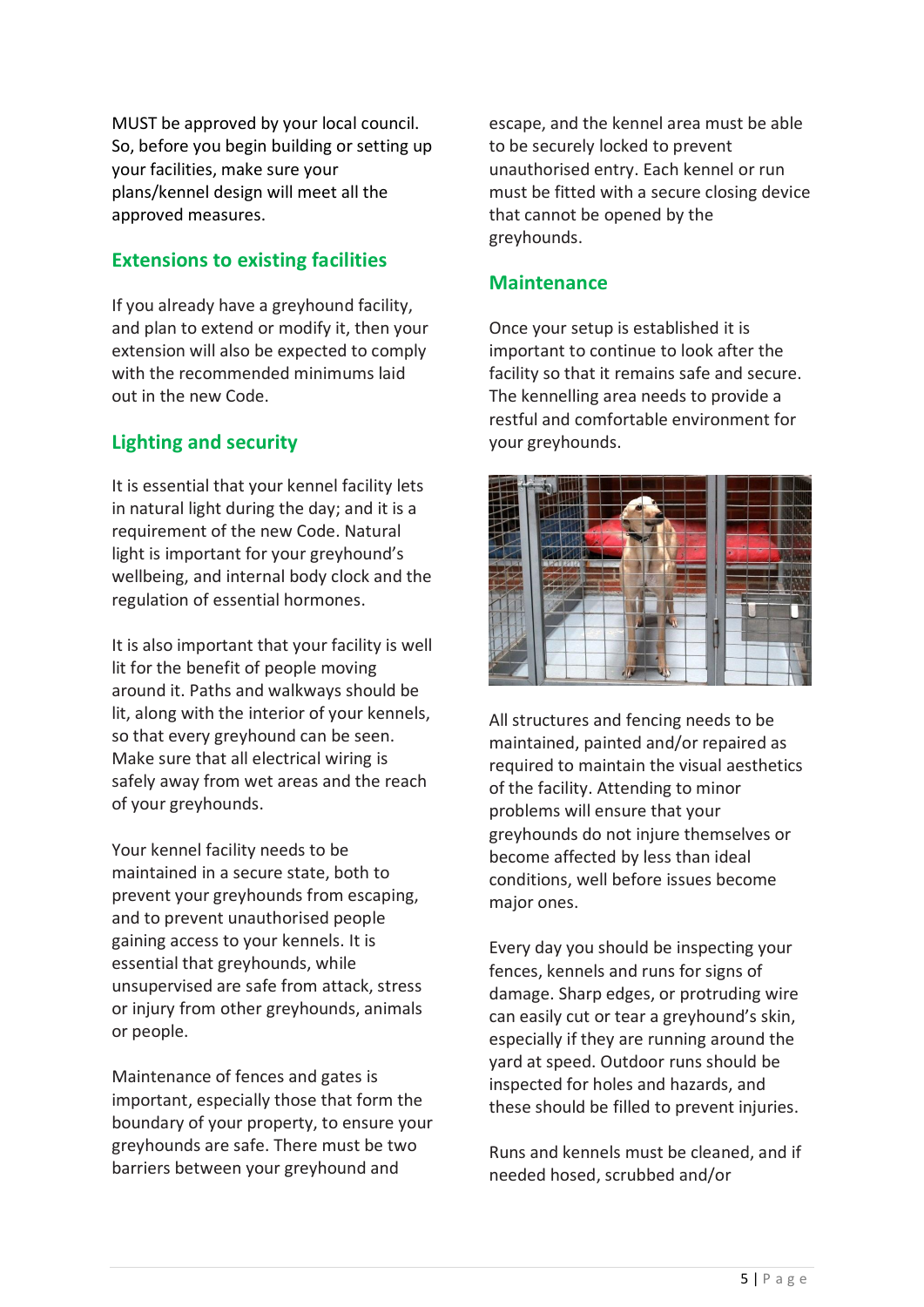disinfected to maintain cleanliness. Bedding must be warm, dry and vermin resistant, and changed regularly to keep it clean. All bowls and utensils used for feeding greyhounds must be cleaned daily and should be disinfected to prevent disease transmission between dogs. Water bowls that do not spill, need to be cleaned and filled daily, or more often if needed, especially in hot weather.

Each kennel should be disinfected weekly, as well as whenever there is a change in the greyhound occupying a kennel. Remember, diseases such as Parvovirus and Kennel Cough can spread rapidly through a facility. Ensuring greyhound kennels are cleaned and disinfected regularly, and greyhounds are placed back in their own kennel after toileting/training/racing, minimises the risk of the spread of disease.

Under the new Code you will also need to make provision for isolation housing in the event that a greyhound is suspected of having an infectious disease. Alternatively, you must have a written agreement with a veterinary practitioner to use off-site isolation housing at a veterinary practice.

Any waste needs to be taken out and disposed of correctly so as not to attract flies or vermin. Food needs to be stored in such a way that vermin are not attracted to the facility, and if noted, dog-safe pestcontrol needs to be instituted and maintained.

Grass in and around your facility needs to be kept short, especially in rural areas where snakes can be a problem.

*Remember: Stewards and Animal Welfare Inspectors can come and inspect your kennel facilities at any time.*



# **7.3 Care and husbandry**

It is important to note that more detailed information is available at GRV on its feeding, medication and supplement guidelines to assist trainers. This information and relevant links can be found at

[https://greyhoundcare.grv.org.au/health](https://greyhoundcare.grv.org.au/health-and-well-being/feeding-medication-supplement-guidelines/)[and-well-being/feeding-medication](https://greyhoundcare.grv.org.au/health-and-well-being/feeding-medication-supplement-guidelines/)[supplement-guidelines/.](https://greyhoundcare.grv.org.au/health-and-well-being/feeding-medication-supplement-guidelines/)

# **7.4 Feeding the racing greyhound**

## **Nutrition**

What you feed your greyhound will have a large influence on how it performs. Food provides the fuel for racing, along with supplying all of the essential protein, fat, carbohydrate, vitamins and minerals for the maintenance and repair of the body and its systems.

If the greyhound's diet is lacking in certain elements, the body may not be able to operate at its peak, in effect preventing the greyhound from racing well, and predisposing it to injury and illness. Conversely, over-feeding or over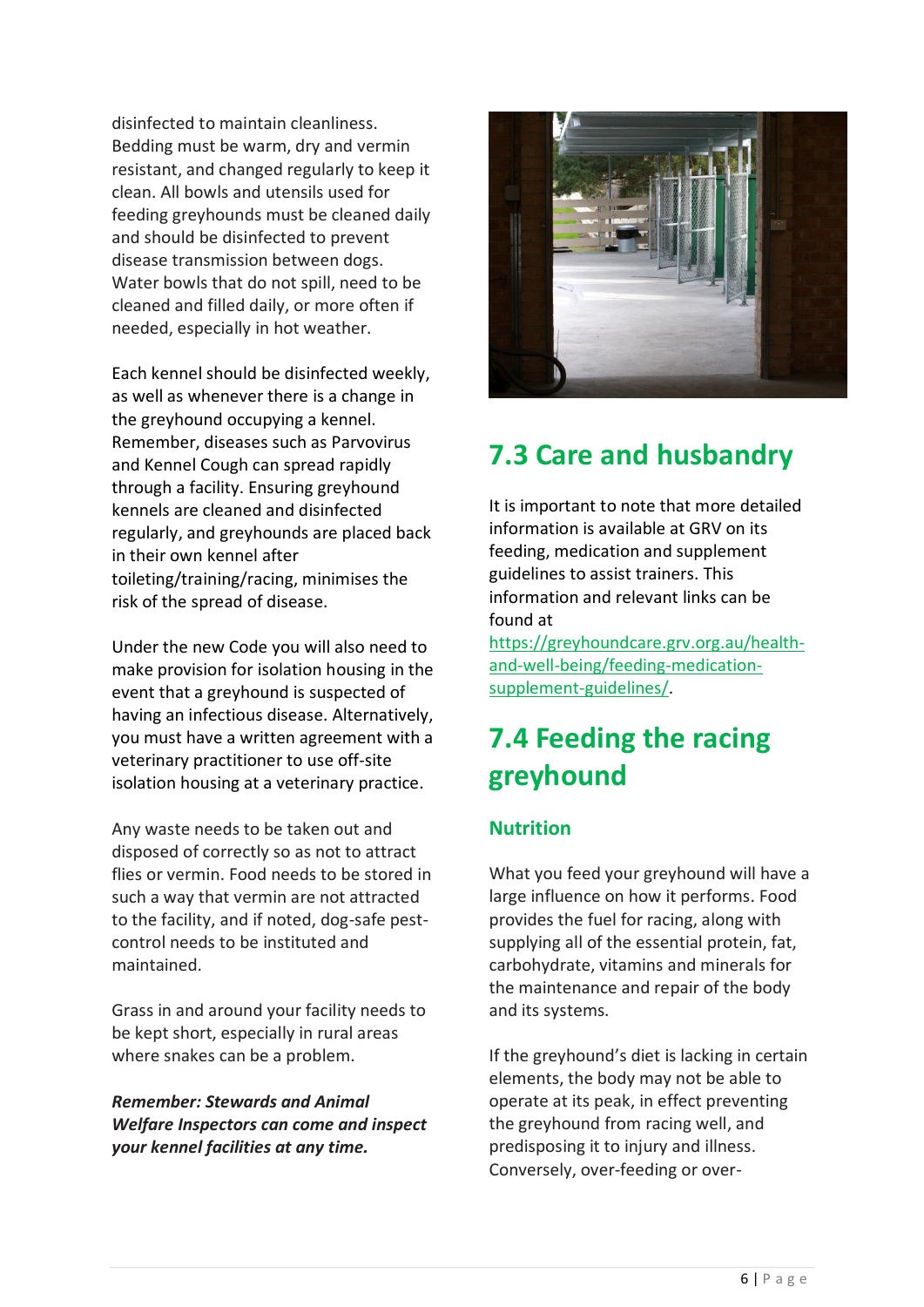supplementing is just as detrimental and could have the same effect on performance, often with the added burden of having to remove the excess from the body putting unnecessary stress on certain organ systems. What you are aiming for is a 'nutritionally balanced' and 'complete' diet (all elements present in the right amounts with nothing missing).

Most of the research into nutrition has been done over a variety of dog breeds. It is well documented that the body has differing needs at different developmental stages such as during growth, pregnancy, lactation (feeding puppies), illness and old age. There has been some research into the specific requirements of the racing greyhound.

While many of the feeding regimes used by trainers rely somewhat on experience, it is important to discuss any dietary supplements with your veterinarian to ensure that your greyhound is receiving the *right* amount of essential and nonessential nutrients. Supplements given in the wrong amounts can have negative health impacts on the greyhound, including causing kidney and liver damage, and can even cause a positive swab.

#### **Nutrition essentials**

To function the body requires all of these:

#### **Water**

Greyhounds must have access to sufficient clean and fresh water at all times unless advised otherwise by a veterinary practitioner. The minimum daily water requirement is approximately 50 mL of water per kilogram of body weight (i.e. over 1 litre for a greyhound).



#### **Protein**

Protein in the diet is broken down by the digestive process into a variety of building blocks called 'amino acids'. Protein is needed for building, strengthening and repairing the body. It is thought that greyhounds need about 30% of their diet to be protein. Protein in the diet is generally derived from meat or meat products.



#### **Carbohydrates (including fibre)**

Carbohydrates provide energy to the body. They can be divided into 'simple' carbohydrates and 'complex' carbohydrates.

Simple carbohydrates require very little breaking down by the body and provide a short-term hit of energy. These simple carbohydrates are generally sugars or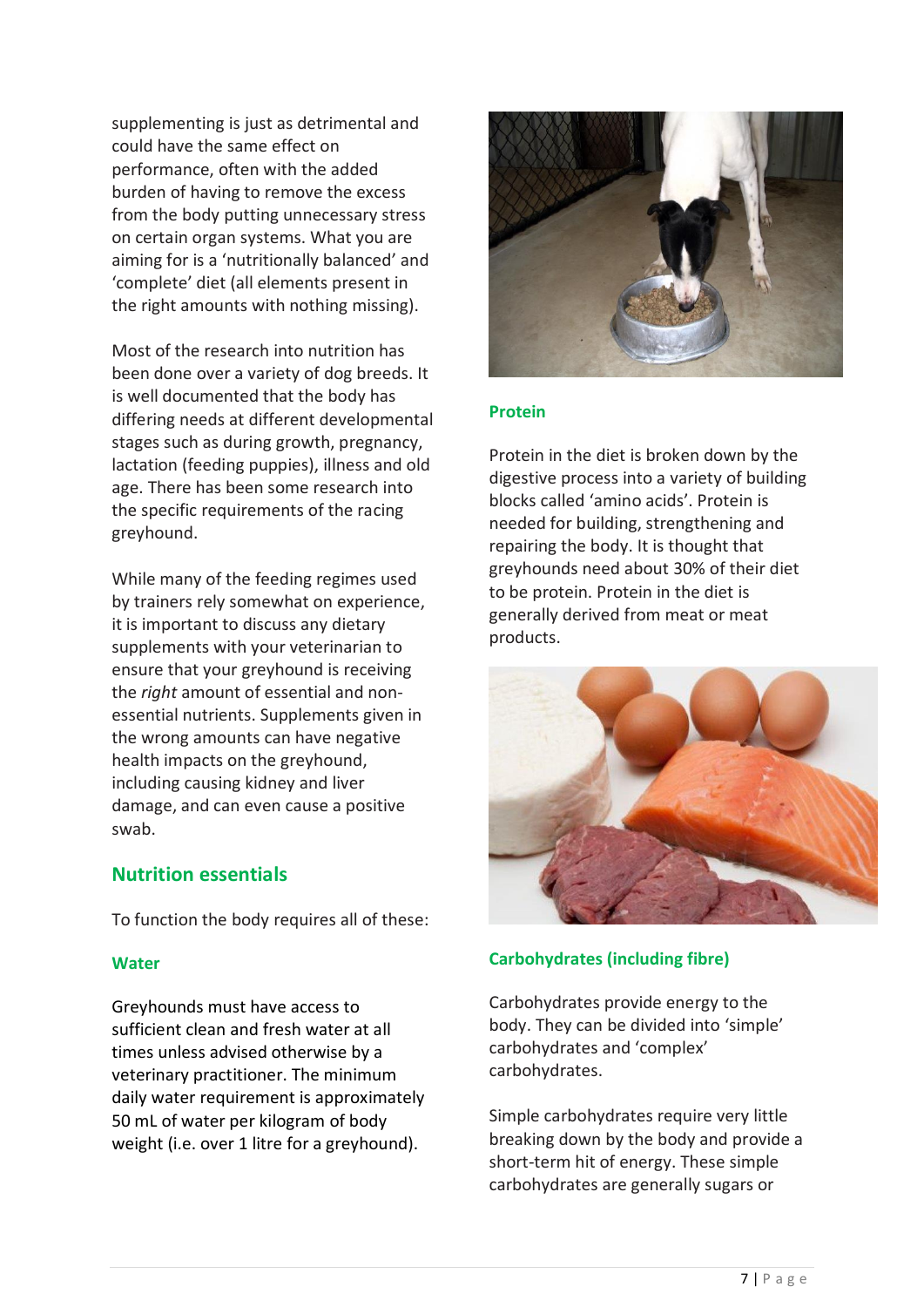#### starch.

Complex carbohydrates require processing by the body and provide for a longer-term release of energy. Complex carbohydrates are often derived from grains such as rice or oats. These also contain protein, vitamins and minerals, but are difficult for the body to access unless they have been well cooked, well soaked and fed soft. Complex carbohydrates also include fibre.

#### **Fat**

Fat is an important energy source for greyhounds and includes oils (which are just fats that are liquid at room temperature). Fats also assist in the absorption of some vitamins and are involved in the production of certain hormones. Fat is broken down into 'fatty acids' which are then absorbed. Animal fats such as those derived from meat and fish, tend to contain the best mix of fatty acids, but these rarely form the only fat source in a greyhound diet, with some fats being obtained from vegetable oils. Because fat is so important in the greyhound diet, sourcing meats with a high fat content is advisable, rather than using lean or 'diet' meats with the fat removed. Greyhounds have also been shown to run faster when dietary fat content was increased to 32%.

#### **Vitamins**

Vitamins are essential for the functioning of many body systems. The body can manufacture some of its own vitamins but is reliant on diet to supply the rest. Vitamins are involved in a variety of important functions such as growth, metabolism, tissue repair and the immune system. Deficiencies of certain vitamins can lead to serious problems and will certainly affect performance.

Excessive amounts of vitamins, especially the fat-soluble vitamins A, D and E (such as that which occurs when oversupplementation occurs) can put stress on the kidneys and liver as the body tries to get rid of the excess or store it safely. **It can also lead to problems in most body systems - from joint pain and bone damage, to reduced muscle function**. *More is not better!*

#### **Minerals and trace elements**

These are dietary components that are needed in small amounts to ensure normal body function. Derived from the diet, they include things such as potassium, sodium, magnesium, calcium, phosphorus, copper, selenium, iron, iodine and zinc.

Minerals and trace elements may be deficient in some diets, especially those diets containing large amounts of meats (for example calcium). Some Australian soils are low in trace elements (for example selenium) so the animals that graze pasture do not ingest sufficient amounts. This is then reflected in the levels of these minerals found in their meat.

#### **Getting the balance right**

Some greyhound owners and trainers rely on commercially available 'premium' dog foods as the basis of their greyhounds' diet. These commercial foods are prepared in such a way so as to ensure all of the necessary levels of protein, fat, carbohydrate, vitamins and minerals are present in each meal. You can simply read the package to determine the levels of fat and protein that the food contains. Someone else has done all the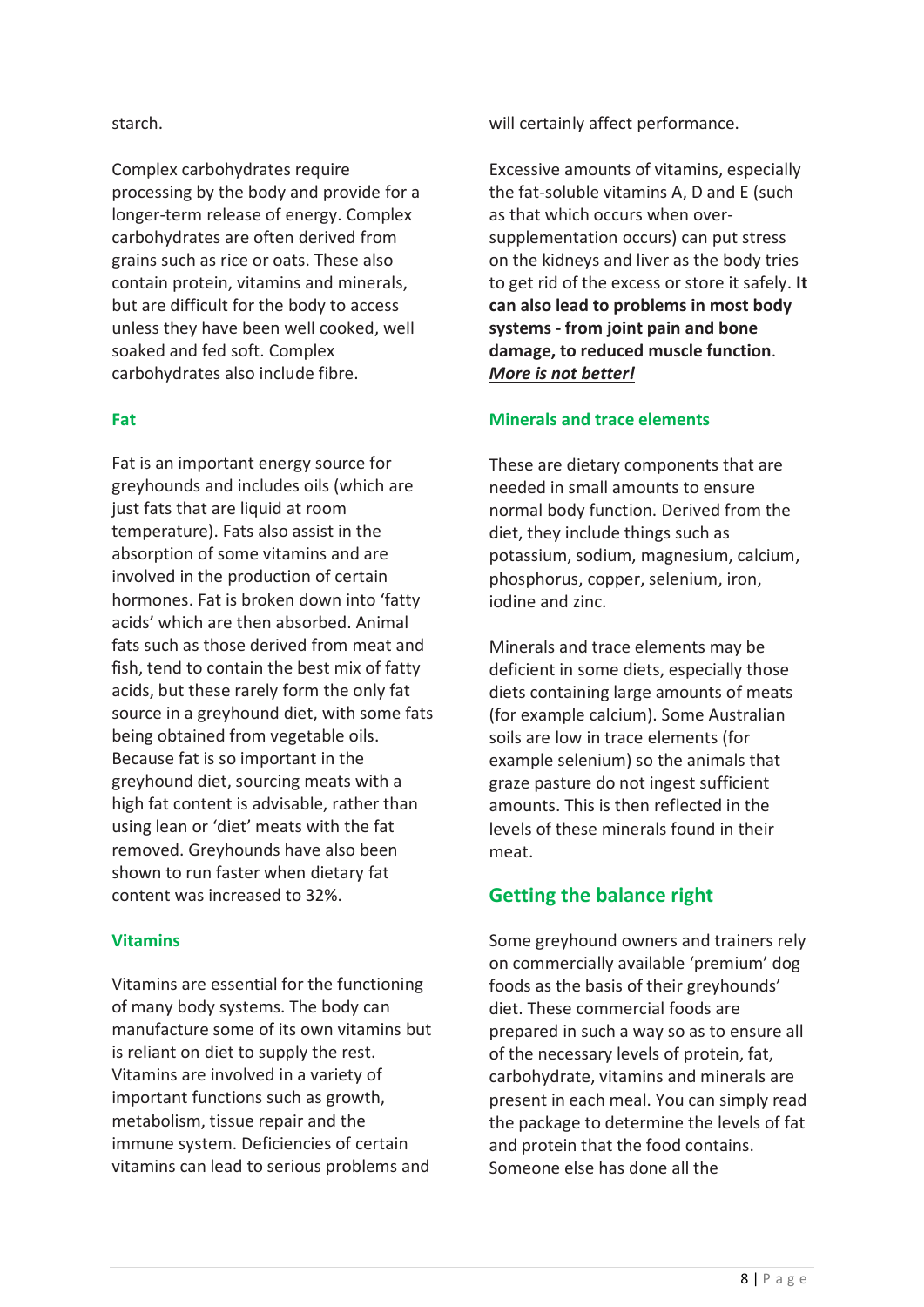calculations to ensure that everything necessary is there.



It is possible to make up your own diet at home, but special care must be taken to ensure that the diet that you create is nutritionally balanced and complete. Mixing up this kind of diet also takes time and requires you to have adequate storage facilities for the various ingredients (such as a fridge or freezer for any meat). Ingredients need to be kept at the correct temperature to ensure that they do not spoil or become inactive. There is no point feeding spoiled or rotten food to your prize greyhound as you will be challenging its immune system. Nor is it a good idea to pour hot water onto a feed that contains an expensive supplement that becomes useless when exposed to high temperatures. If you are not sure whether the diet you are feeding is nutritionally balanced, it would pay to consult your greyhound veterinarian with a list of the ingredients and their amounts. The condition and weight of your greyhounds, along with the quality of their stools will also indicate how well your feeding regime is going. Sloppy or voluminous stools, poor coats, weight loss and lacklustre performance are all indicators of your diet's shortcomings.

#### **How much do you feed your greyhound?**

The amount of food required by a greyhound will be influenced by the time of year (increased requirements in the colder months), the amount of work, the individual greyhound's metabolism and activity level, and any stresses on the dog's body (such as injury, illness, or growth requirements). Each greyhound is an individual, and you will often find that two greyhounds, even from the same litter, will have quite different needs. It is your job to ensure that each greyhound gets the correct amount of food to maintain it in peak condition and at the correct weight.

A greyhound is only able to eat a certain volume of food in any one meal. So, increasing the amount of food offered at one time may not be the simple answer to your problems if your greyhound is down in condition. Options for feeding include dividing the daily food over a number of smaller meals; or changing the content of the food so that the energy level is either more or less concentrated depending on the needs of the greyhound.

Timing of the meals is also important, with the aim being to provide the maximum usable energy at the time the greyhound needs it most. You do not want to feed a greyhound just prior to it exercising as this diverts the blood supply to the gut rather than the muscles. Most greyhounds race on an empty stomach, although some trainers will feed a light meal a few hours before a race.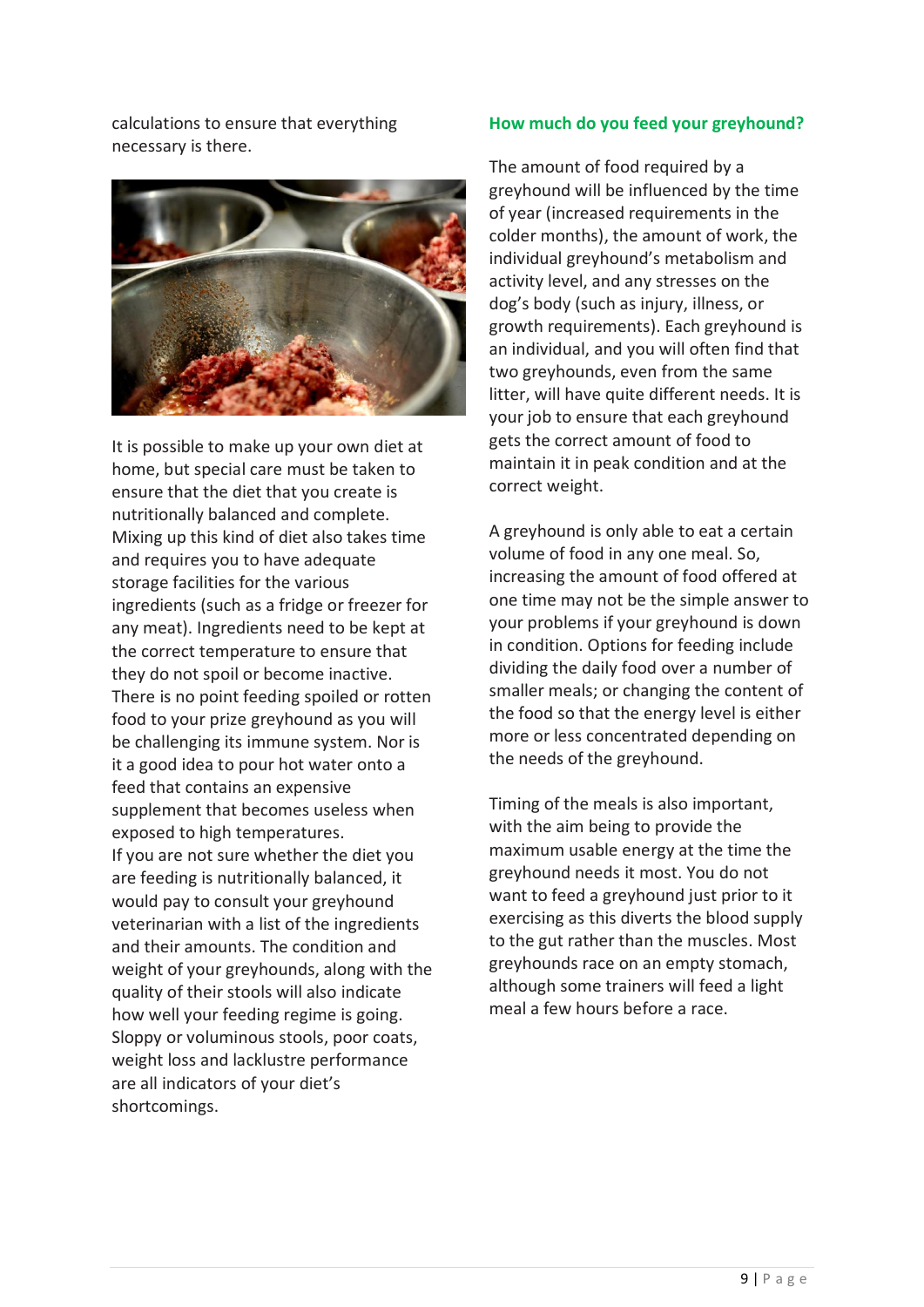

Remember that over-feeding is not healthy, as it leads to increased pressure on the body. Puppies that are overweight put a lot of stress on developing ligaments and joints. Having an overweight racing greyhound is a recipe for serious injury as the forces generated are multiplied by the added weight. The extra weight also slows the greyhound down.

# **Monitoring individual feeding programs**

It is important that you are constantly monitoring your feeding program and making any necessary changes to ensure top condition. One way to do this is to weigh the greyhound weekly and assess its body condition. Using your hands to assess body condition also gives you the chance to evaluate the condition of the coat – is it soft and pliable, or dry and harsh?

Recording the greyhound's weight and condition regularly is a good idea, especially if you are just starting out. This can then be compared to written records of how much, and what type of food has been fed, the exercise and training program and the racing schedule and results. This will give you an excellent idea of how the type and quantity of food fed

influences the greyhound's condition and performances.

#### **After race nutrition**

After the strenuous activity involved in racing, it is important that you address the nutritional needs of the greyhound. Most greyhound veterinarians suggest that you provide your greyhound with some protein and carbohydrate, to replace that which has been lost, within 2-4 hours of a race.

You will also have to replace lost fluids, especially in the hotter months. Remember travel to and from the track can also cause fluid loss in the hot weather, so you will need to pay particular attention to your greyhound's hydration levels.

# **7.5 Additives and supplements**

# **Importance of using supplements and additives with the diet**

There are lots of different brands and types of supplements on the market, many specifically formulated for greyhounds in work. There are multivitamin and mineral supplements, electrolyte supplements and supplements containing essential fatty acids and amino acids.

The idea of using supplements is to overcome deficiencies within the diet that may be due to the way the food is processed, preserved and prepared. Sometimes there are also nutrient interactions that need to be overcome. The decision to supplement a greyhound's diet needs to be based on the greyhound's needs (stress, illness, activity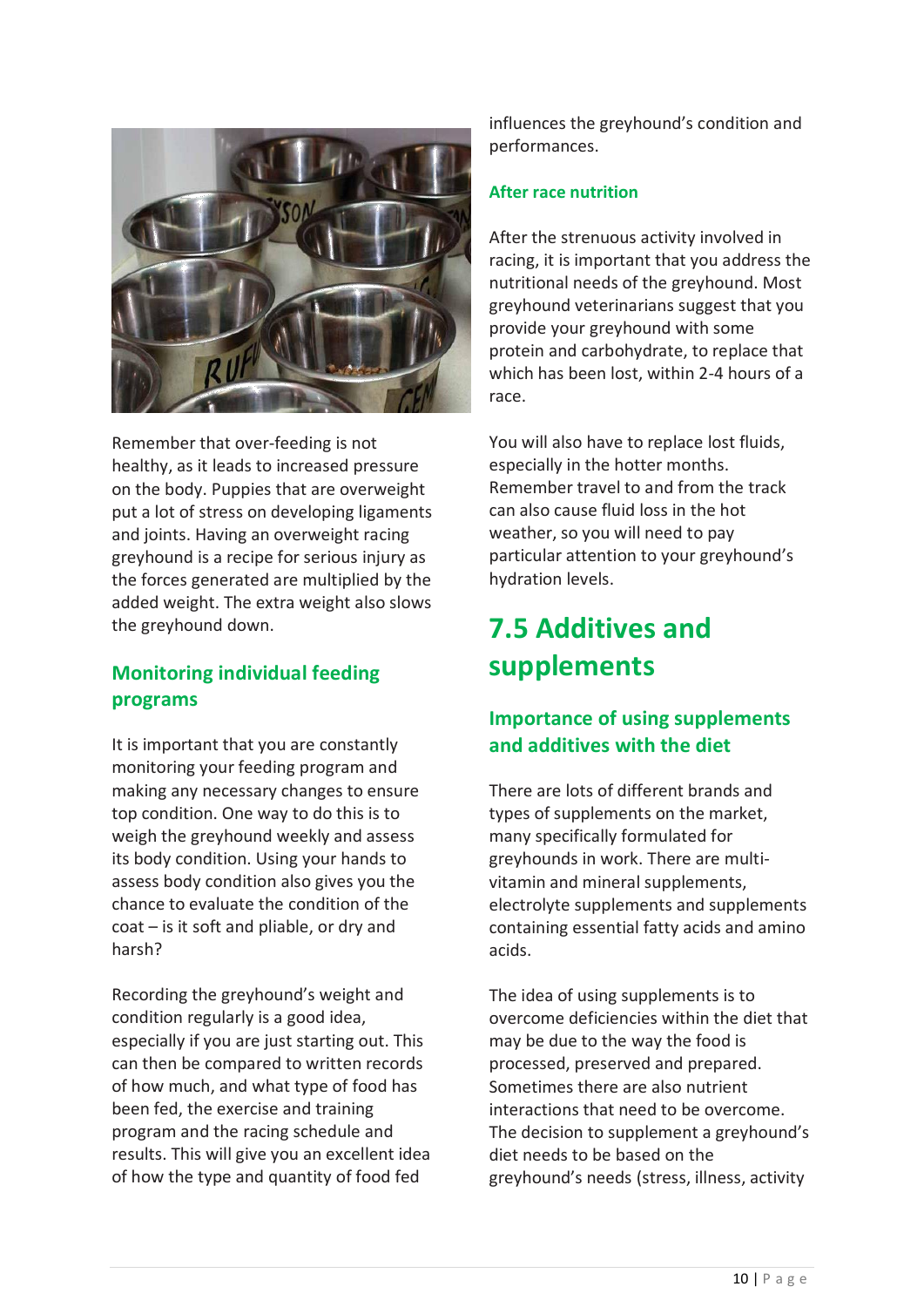level and physical condition), the diet used, the ingredients in the supplement and the cost to benefit ratio. Many are not required in an otherwise healthy greyhound that is fed a balanced diet. You also need to be careful about how to use them and in what quantity and combination. You need to be very careful about what ingredients are in each supplement, as some contain products that may lead to a positive swab.

If you are not sure what an ingredient is for, it would be wise to discuss your choice of supplement with your veterinarian as they will be able to tell you whether the ingredient poses a concern or is necessary.

#### **Using supplements**

All supplements and injectable substances must be individually labelled and kept in their original container or packaging. It is very important that you follow the instructions on the label. This will tell you how much of the product to use and how often. It will also have storage instructions that need to be followed to ensure the product does not spoil or lose its potency.



Many supplement packages come with a measuring device, which you need to use to ensure the correct amount is used. Over-dosing a greyhound with any

supplement can be dangerous, and it is also a waste of money as the excess the body does not require is simply excreted.

Most supplements should be added to the diet just prior to feeding so that they do not interact with other food components and do not lose their potency.

Under the new Code, the use of any injectable substances must be administered under the direction of a veterinary practitioner.

All expired supplements and injectable substances must be disposed of according to relevant legislative requirements.

# **Multi-vitamin and mineral supplements**

Feeding these types of balanced supplements will cover most of the greyhound's requirements if there is any deficiency in the rest of the diet. This means that you do not have to use multiple products to achieve the same effect. Trainers often try to use multiple supplements, when in many cases a complete dry food or a single, good quality multi-vitamin and mineral mix would cover all of the greyhound's needs. Beware of supplements that may contain cobalt or arsenic as they may cause a positive swab.

#### **Electrolytes**

Many dogs do not need electrolyte supplementation, and in fact supplementation with excessive electrolytes can lead to dehydration. The best way to detect any electrolyte deficiencies is with a blood test performed by your greyhound veterinarian. This will tell you which electrolytes, if any, are lacking and the product used can be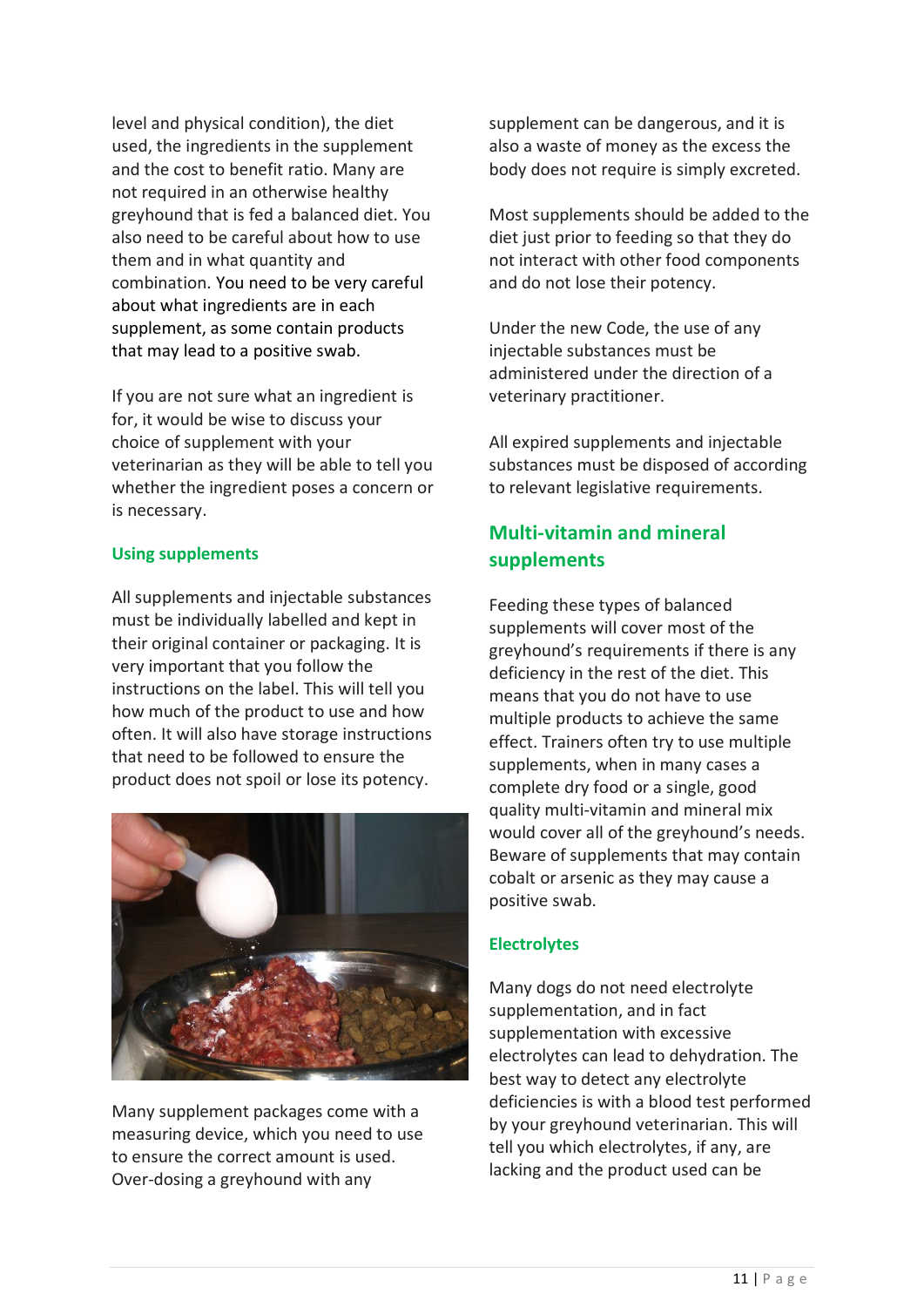tailored to remedy the situation. Potassium is one electrolyte that is particularly important for normal muscle function.

Greyhounds with electrolyte imbalances or deficiencies tend to:

- have poor form;
- struggle in distance events;
- have increased respiratory distress after a run;
- have poor coats and hydration; and
- drink and urinate a lot after racing.

The treatment will depend on which electrolytes are missing – so speak to your veterinarian about the greyhound's blood results. It may be that you monitor the electrolyte levels repeatedly over time to see how well your electrolyte supplementation is working and modify your program accordingly.

#### **Oil-based supplements**

Sometimes the type of fat that is fed in diets is not the best source of the required fatty acids. Greyhounds with poor coats or skin conditions (other than flea infestation) can sometimes benefit from an oil-based supplement. Many trainers will simply use animal fat, but there are a number of commercial formulations that contain increased levels of omega 3 and omega 6 fatty acids. Like everything, the ratio of the fatty acids is more important that the quantity.

#### **Other supplements**

There are some very specific supplements that address specific nutritional deficits that may occasionally be warranted, and these include calcium, potassium, phosphorus and iron. It may be that supplementation is recommended after a blood test shows up a problem that is

linked to a deficiency of one of these elements, or they might be supplemented regularly, depending on the diet. It has been shown that over-doing calcium is just as dangerous to the developing skeleton as a deficiency, so remember to follow the dosage directions closely.

Calcium and phosphorus need to be given in the correct ratio to ensure the best result, especially in young, growing pups. Calcium needs to be supplemented along with phosphorus in a ratio that is similar to the calcium to phosphorus ratio in bone. These two elements are linked in their action, so too much of one without the other is detrimental. There are a number of supplements that contain calcium and phosphorus and the amount used will depend on what the rest of the greyhound's diet consists of – the more meat, the more supplement that is usually needed.

# **7.6 Use of medications**

There are rules applying to the use of medications:

**GAR 1 Definitions – 'prohibited substance' and 'exempted substance'**

**GAR 79A Out of Competition Testing ('permanently banned prohibited substances')**

**GAR 83 Greyhound to be free of prohibited substances**

**GAR 83A Raceday treatment**

**GAR 84 Possession of prohibited substance**

**GAR 84A Treatment records to be kept**

**GAR 84B Possession on course**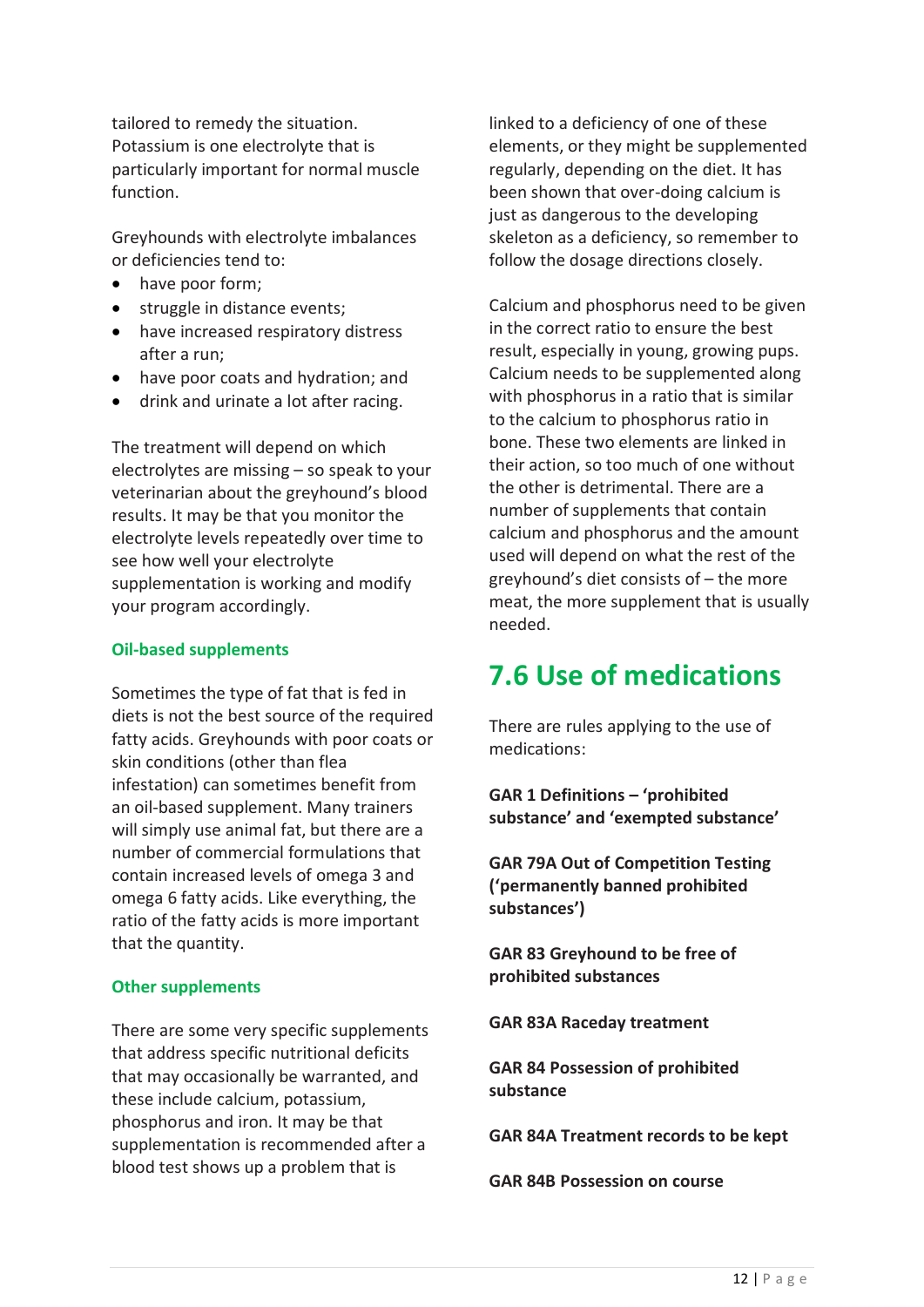#### *Regular information and alerts are published for participants on the GRV website FastTrack under the Stewards > General Alerts tabs.*

As part of maintaining a complete health care and veterinary history for each greyhound, you must ensure you record the administration of any Schedule 2, 3, 4 or 8 drugs (by date, time, dose, route of administration, drug name and name of person giving the drug) and any prohibited substances including any injectables.

# **Understanding medications and their use**

The rules of racing state that a greyhound must be presented to race free of prohibited substances, and that the trainer of a greyhound that returns a positive swab shall be guilty of an offence. The exceptions to this rule are the presence of exempted substances such as antibiotics (except procaine penicillin), antiparasitics (except levamisole), vaccinations and the drug ethyloestrenol when prescribed by a veterinarian to be given for the purpose of preventing oestrus in the female. In addition, GAR 79A lists banned substances that must never be administered to greyhounds and it is also against the rules to possess or attempt to acquire them.

It is therefore very important as a trainer that you fully understand the nature and proper use of any medications you use. This includes legitimate medications prescribed by a veterinarian as well as any natural therapies, neutraceuticals or supplements that you give your greyhounds.

It is inevitable at some time during your

training career you will have a sick or injured greyhound that is prescribed medication to help it recover, to reduce pain or to treat a disease process. Medications can be administered in a number of different ways - orally, topically (applied to the skin or affected area directly) or by injection. In most cases, the body absorbs or 'takes up' the medication and it will travel via the bloodstream to have its effect. Almost immediately, other systems begin working to break down (metabolise) and excrete (eliminate) the medication, either via the liver or kidneys - this is why urine is most often used for drug detection. 'Metabolites' are substances that are the result of the metabolism of drugs and can be detected in samples.

Every medication will have a period of time during which it will be able to be detected by laboratory tests (i.e. the detection time). Due to the variation in how individuals metabolise and eliminate different drugs, it is important to add a safety factor to the detection time, which is used when calculating a withholding period. After treatment, the level of drug in the dog's system may well drop below the average therapeutic concentration required to have an effect on the body, but if it is still present it will lead to a positive swab. Testing protocols are continually developing and evolving, with laboratories now able to detect much smaller amounts of the drugs and their metabolites as their equipment and testing procedures get more sophisticated.

# **Why must greyhounds run drug free?**

It is vital for the integrity of the sport that all greyhounds are racing on a level playing field and that punters can bet on a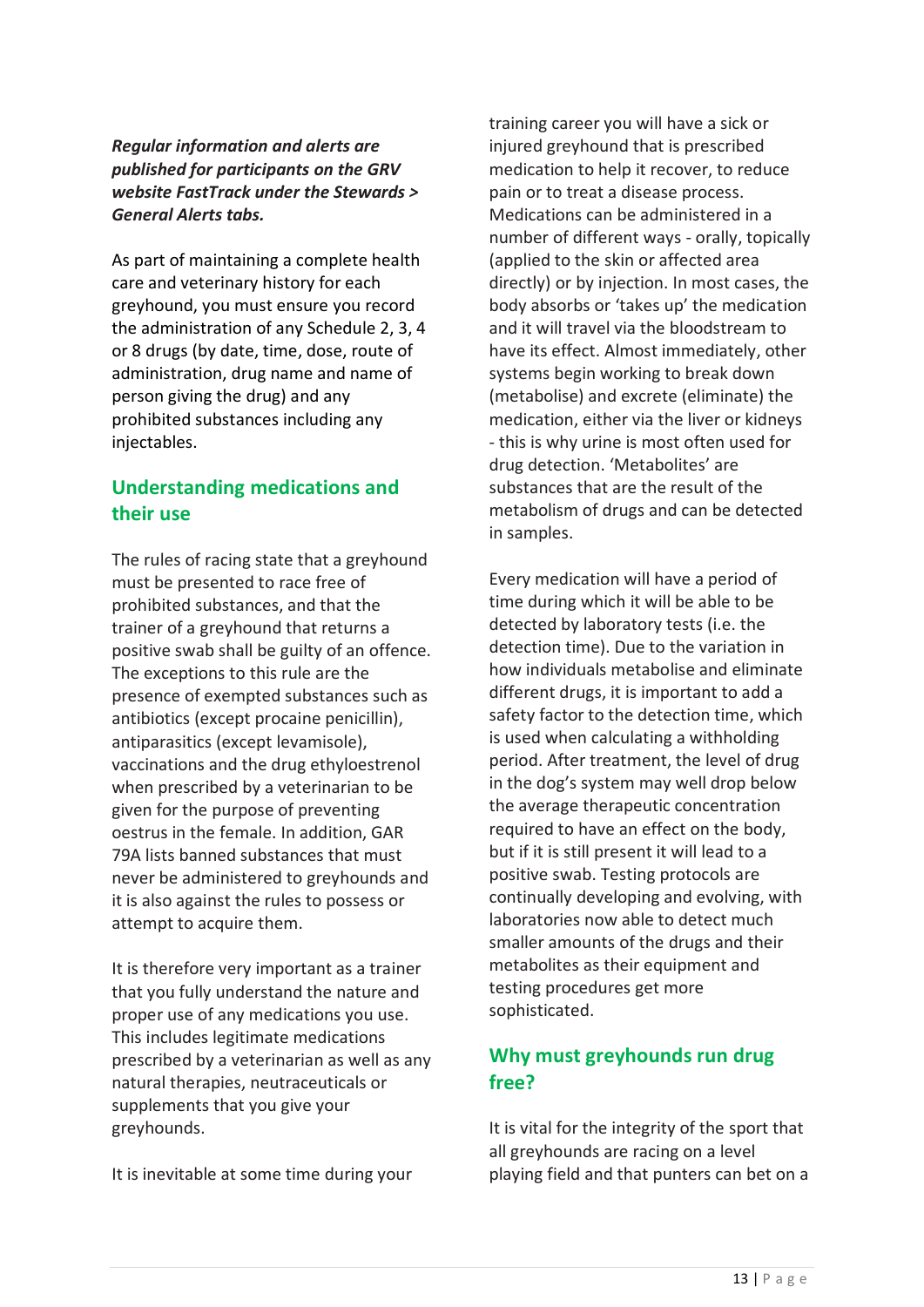greyhound knowing that it has every chance of a fair run. It is also important that breeders of greyhounds can select their breeding animals based on their true performance, rather than results that are due to artificial enhancements.

Racing drug free is also critical to the welfare of the greyhounds, ensuring that they are not presented to race whilst ill or injured. If they have been unwell, greyhounds should be allowed to fully recover from any illness or injury then undergo training to restore their fitness to racing levels prior to being entered in another race. Trainers who think they are being clever by using pain relieving medications may mask the pain sufficiently to get the dog to run, but the risk to the dog of re-injuring, worsening the injury, or complete breakdown is significant and unacceptable.

## **What is a 'withholding period' vs a 'detection time'?**

Every medication has a defined 'curve' of effect - from the time that it enters the body to the time the last detectable molecule leaves the dog's system - the concentration of the drug within the body can be charted. The time taken to achieve the completion of this curve will depend on the drug, the method of administration, the dosage and its method of excretion. Some drugs take a long time to 'clear' the body, while others are metabolised quite quickly. Drugs that are 'lipid soluble' (can dissolve in fats) tend to take longer to clear as they get widely distributed and stored in fat reserves throughout the body.

From this information about the medication, we can predict how long it will likely take for a drug to be eliminated from the body and no longer be

detectable. The detection time is based on results of an administration study and is the observed point in time that the drug was no longer detected in all animals in that study. From that, a withholding period can be calculated which will factor in the variation in how individual animals process medications (absorption, distribution, metabolism and elimination). For example, if the dog's liver or kidneys are not working well, if they are carrying excess fat, if the dosage given was more than it should be, or the course of treatment was long, then the detection time may be increased. These are just a few of the reasons a variation in the detection time may be observed and why veterinarians add a safety factor when calculating a withholding period.

A withholding period is the time (after treatment) that an animal should be excluded from racing based on the medication given. The withholding period indicates the time when the majority of greyhounds in a population will have eliminated the drug from their system. Withholding periods, like detection times, are also estimates but give a guideline for trainers and veterinarians as to how long the greyhound is likely to return a positive swab.

There is information on common medications given to greyhounds and their withholding periods that your veterinarian will be able to access when prescribing treatment. It is important to remember that as the trainer, you are the person responsible for ensuring your greyhound does not return a positive swab and is truly fit and ready to race.

### **Using prescription medications**

Prescription medications can only be prescribed in accordance with the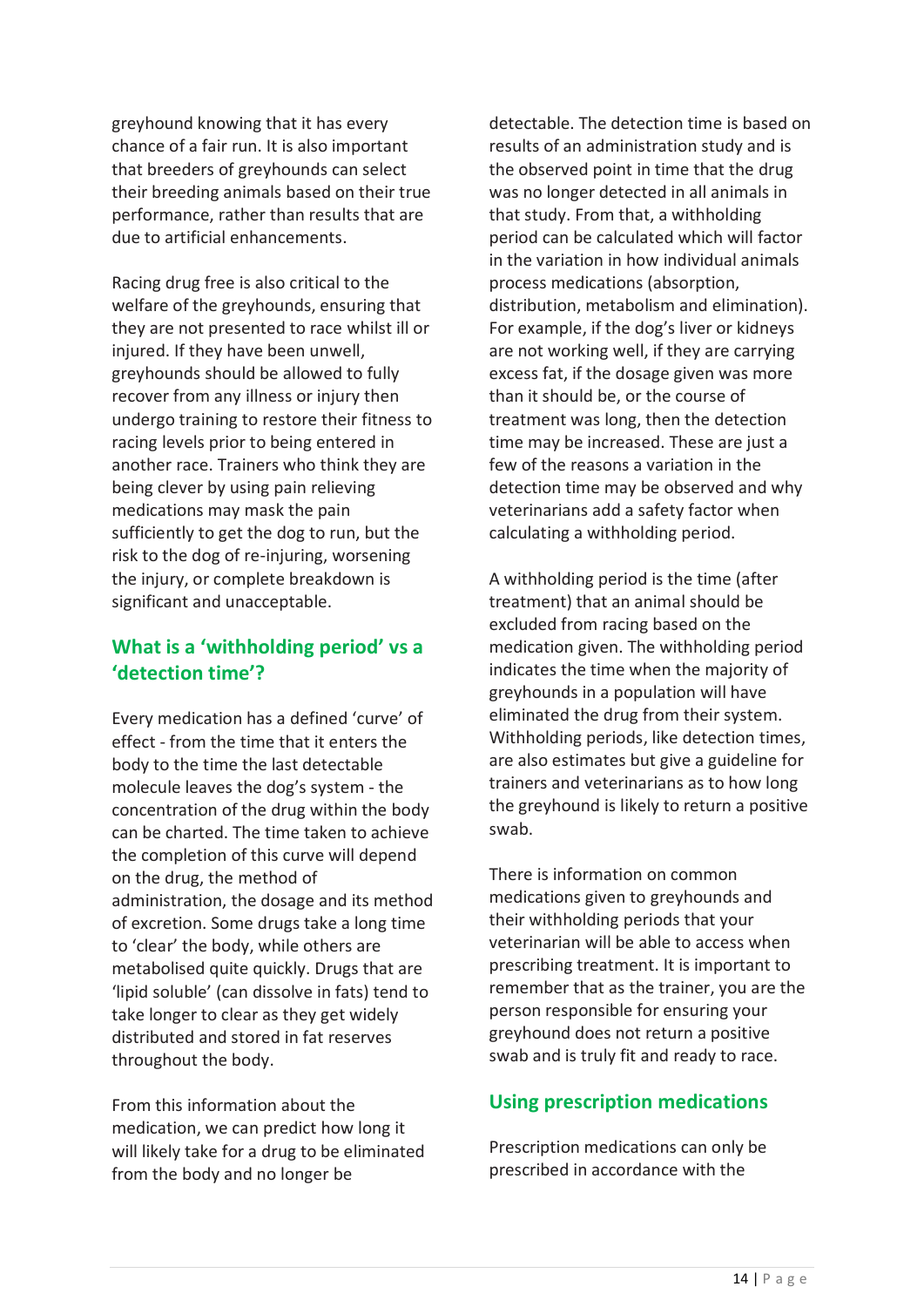relevant state and commonwealth legislation to an animal by a veterinarian that has that animal under his or her care, and after taking all reasonable steps to ensure a therapeutic need exists for that substance in that animal. i.e. your veterinarian can only dispense a prescription medication for a particular problem in a particular greyhound. You will be given written instructions as to how the medication is to be administered, how often, and by which route, as well as how it needs to be stored. The amount supplied will be enough for a complete 'course' and it is important that you give the greyhound all of its intended doses and appropriately dispose of any remaining medication.



Drugs in this category are generally those that fall into Schedule 4 (S4) or Schedule 8 (S8) and are only available by prescription. There are strict rules about dispensing and supplying them and the veterinarian must have a proper (bona fide) relationship with the client and patient. This means you cannot ask for them over the counter and the veterinarian must establish that there is a genuine need for these medications in the patient. Because there are such tight rules about prescribing S4 medications, having any prescription medicine in your possession which is not correctly labelled is illegal.

Prescription medications include antibiotics, analgesics (pain killers) and anti-inflammatories. Your greyhound veterinarian will have an excellent understanding of the medications, their effects, side-effects, possible complications and interactions with other medications, and will choose which medication to prescribe accordingly.

You should not administer any medication prescribed for one greyhound to another. Many owners and trainers think they might play 'veterinarian' and dose a sick greyhound with medication 'left over' from another greyhound. This may mean the greyhound receives the wrong dose, or a dose of out-of-date, less effective medication, and you will be assuming that the problem is identical when in fact it rarely is. Giving the wrong medication can worsen the original problem, or may promote resistance to the medication, such as could occur when treating with antibiotics that are not appropriate in a certain disease type.

### **Using non-prescription medications**

There are a number of other medications which are available without prescription. This includes medications that can be sold at the pharmacy, or through other outlets such as pet stores and produce merchants. There are **many of these medications** such as supplements or liniments that **are considered prohibited substances** but do not require prescription.

It is important that you are aware of their presence, as they can be the cause of drug interactions (e.g. a combination might inactivate a drug's effect or cause toxicity), as well as regularly causing positive swabs.